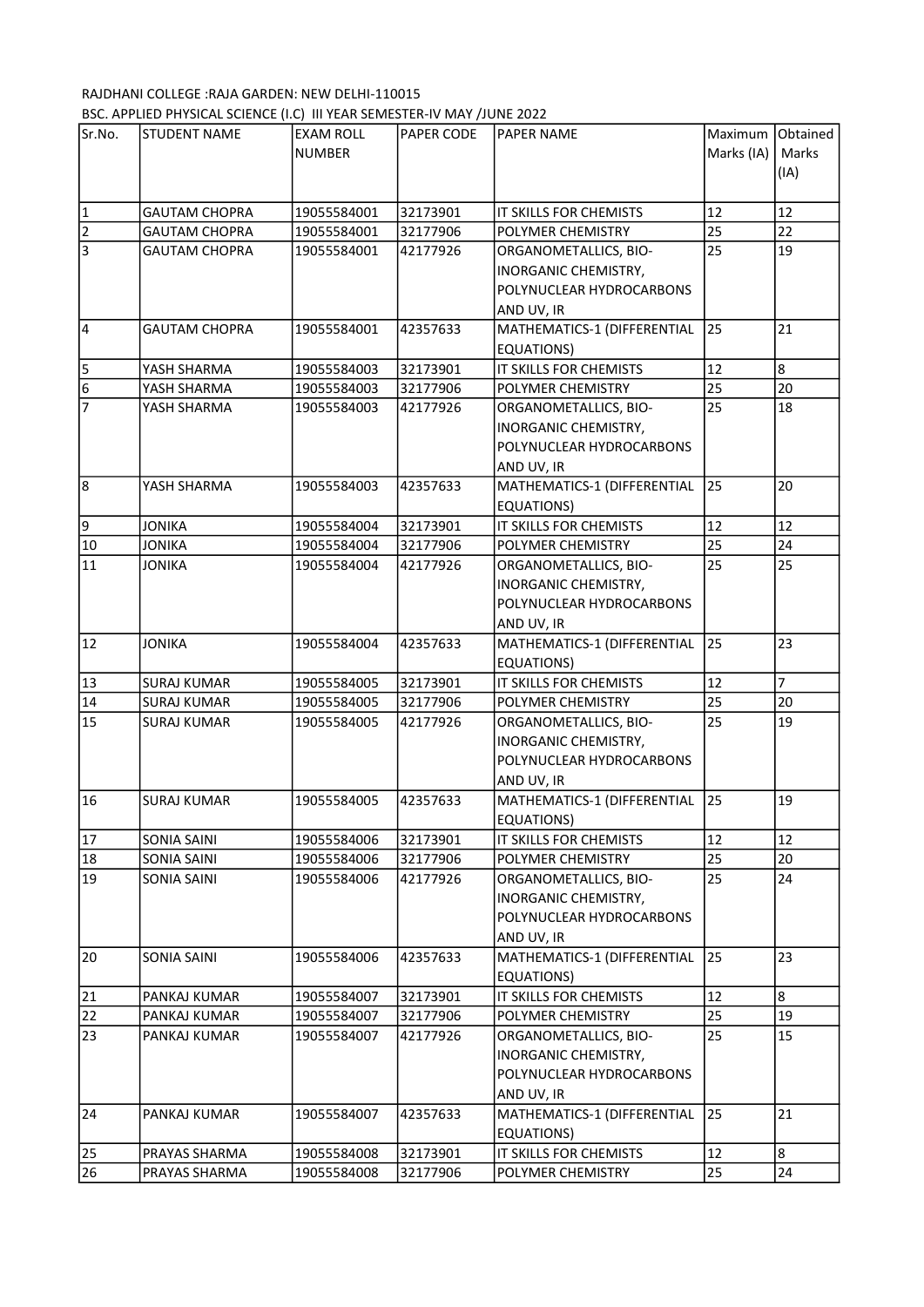| 27       | PRAYAS SHARMA                      | 19055584008 | 42177926 | ORGANOMETALLICS, BIO-<br>INORGANIC CHEMISTRY,<br>POLYNUCLEAR HYDROCARBONS               | 25       | 19 |
|----------|------------------------------------|-------------|----------|-----------------------------------------------------------------------------------------|----------|----|
| 28       | <b>PRAYAS SHARMA</b>               | 19055584008 | 42357633 | AND UV, IR<br>MATHEMATICS-1 (DIFFERENTIAL                                               | 25       | 20 |
|          |                                    |             |          | EQUATIONS)                                                                              | 12       | 8  |
| 29       | <b>JITENDER</b>                    | 19055584010 | 32173901 | IT SKILLS FOR CHEMISTS                                                                  |          | 21 |
| 30<br>31 | <b>JITENDER</b><br><b>JITENDER</b> | 19055584010 | 32177906 | POLYMER CHEMISTRY                                                                       | 25<br>25 | 16 |
|          |                                    | 19055584010 | 42177926 | ORGANOMETALLICS, BIO-<br>INORGANIC CHEMISTRY,<br>POLYNUCLEAR HYDROCARBONS<br>AND UV, IR |          |    |
| 32       | <b>JITENDER</b>                    | 19055584010 | 42357633 | MATHEMATICS-1 (DIFFERENTIAL<br><b>EQUATIONS)</b>                                        | 25       | 21 |
| 33       | <b>SAKSHI</b>                      | 19055584011 | 32173901 | IT SKILLS FOR CHEMISTS                                                                  | 12       | 9  |
| 34       | <b>SAKSHI</b>                      | 19055584011 | 32177906 | POLYMER CHEMISTRY                                                                       | 25       | 22 |
| 35       | <b>SAKSHI</b>                      | 19055584011 | 42177926 | ORGANOMETALLICS, BIO-<br>INORGANIC CHEMISTRY,<br>POLYNUCLEAR HYDROCARBONS<br>AND UV, IR | 25       | 20 |
| 36       | <b>SAKSHI</b>                      | 19055584011 | 42357633 | MATHEMATICS-1 (DIFFERENTIAL<br><b>EQUATIONS)</b>                                        | 25       | 19 |
| 37       | <b>CHETAN DABAS</b>                | 19055584012 | 32173901 | IT SKILLS FOR CHEMISTS                                                                  | 12       | 10 |
| 38       | <b>CHETAN DABAS</b>                | 19055584012 | 32177906 | POLYMER CHEMISTRY                                                                       | 25       | 22 |
| 39       | <b>CHETAN DABAS</b>                | 19055584012 | 42177926 | ORGANOMETALLICS, BIO-<br>INORGANIC CHEMISTRY,<br>POLYNUCLEAR HYDROCARBONS<br>AND UV, IR | 25       | 18 |
| 40       | <b>CHETAN DABAS</b>                | 19055584012 | 42357633 | MATHEMATICS-1 (DIFFERENTIAL<br>EQUATIONS)                                               | 25       | 19 |
| 41       | RASHMI                             | 19055584013 | 32173901 | IT SKILLS FOR CHEMISTS                                                                  | 12       | 8  |
| 42       | RASHMI                             | 19055584013 | 32177906 | POLYMER CHEMISTRY                                                                       | 25       | 22 |
| 43       | RASHMI                             | 19055584013 | 42177926 | ORGANOMETALLICS, BIO-<br>INORGANIC CHEMISTRY,<br>POLYNUCLEAR HYDROCARBONS<br>AND UV, IR | 25       | 22 |
| 44       | RASHMI                             | 19055584013 | 42357633 | MATHEMATICS-1 (DIFFERENTIAL<br>EQUATIONS)                                               | 25       | 19 |
| 45       | PARIDHI JOSHI                      | 19055584014 | 32173901 | IT SKILLS FOR CHEMISTS                                                                  | 12       | 10 |
| 46       | PARIDHI JOSHI                      | 19055584014 | 32177906 | POLYMER CHEMISTRY                                                                       | 25       | 22 |
| 47       | PARIDHI JOSHI                      | 19055584014 | 42177926 | ORGANOMETALLICS, BIO-<br>INORGANIC CHEMISTRY,<br>POLYNUCLEAR HYDROCARBONS<br>AND UV, IR | 25       | 14 |
| 48       | PARIDHI JOSHI                      | 19055584014 | 42357633 | MATHEMATICS-1 (DIFFERENTIAL<br>EQUATIONS)                                               | 25       | 20 |
| 49       | NIVESH PANWAR                      | 19055584015 | 32173901 | IT SKILLS FOR CHEMISTS                                                                  | 12       | 8  |
| 50       | NIVESH PANWAR                      | 19055584015 | 32177906 | POLYMER CHEMISTRY                                                                       | 25       | 20 |
| 51       | NIVESH PANWAR                      | 19055584015 | 42177926 | ORGANOMETALLICS, BIO-<br>INORGANIC CHEMISTRY,<br>POLYNUCLEAR HYDROCARBONS<br>AND UV, IR | 25       | 15 |
| 52       | <b>NIVESH PANWAR</b>               | 19055584015 | 42357633 | MATHEMATICS-1 (DIFFERENTIAL<br>EQUATIONS)                                               | 25       | 22 |
| 53       | ROHIT YADAV                        | 19055584016 | 32173901 | IT SKILLS FOR CHEMISTS                                                                  | 12       | 8  |
| 54       | ROHIT YADAV                        | 19055584016 | 32177906 | POLYMER CHEMISTRY                                                                       | 25       | 18 |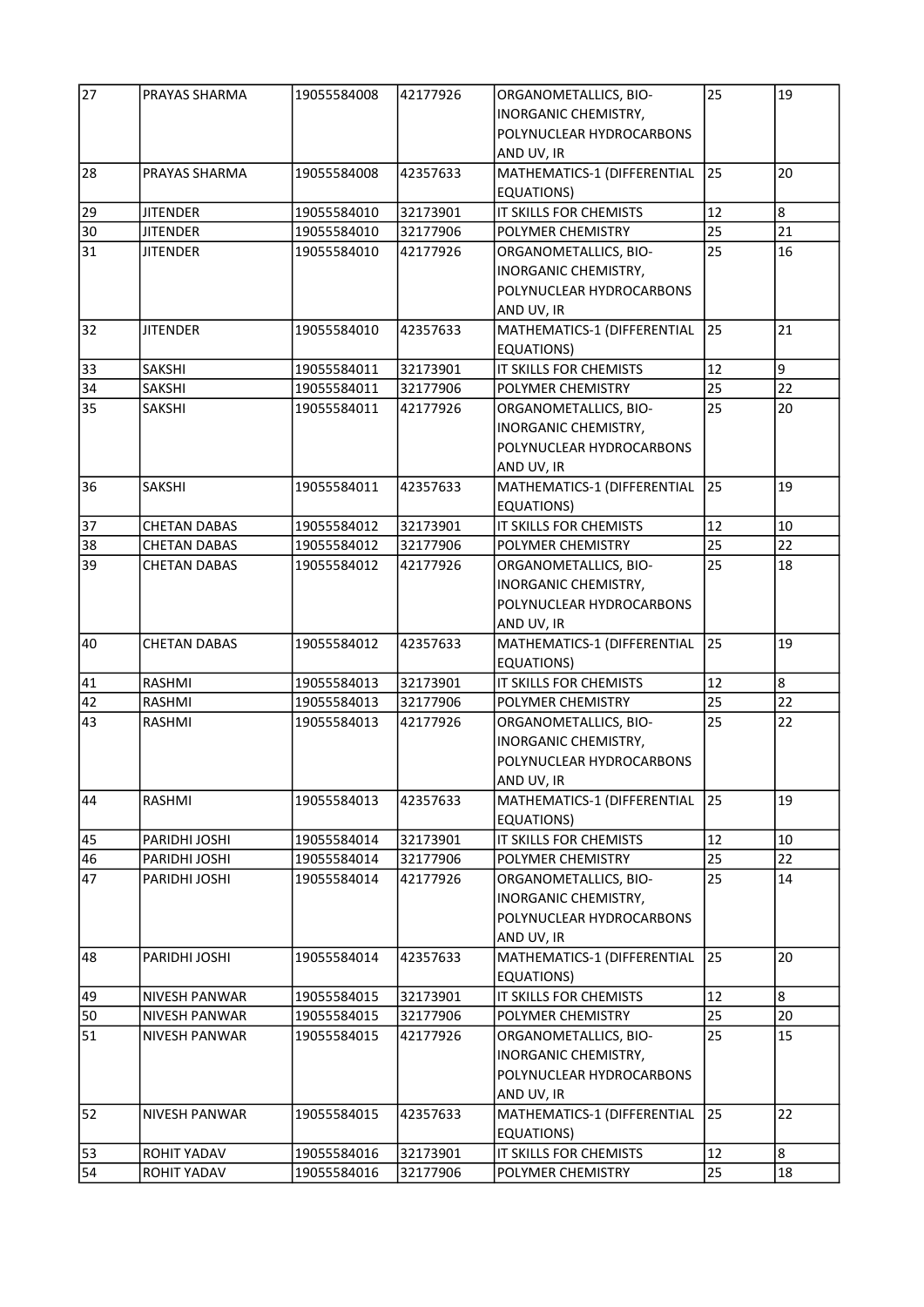| 55 | <b>ROHIT YADAV</b>                      | 19055584016 | 42177926 | ORGANOMETALLICS, BIO-<br>INORGANIC CHEMISTRY,<br>POLYNUCLEAR HYDROCARBONS                      | 25 | 15             |
|----|-----------------------------------------|-------------|----------|------------------------------------------------------------------------------------------------|----|----------------|
| 56 | <b>ROHIT YADAV</b>                      | 19055584016 | 42357633 | AND UV, IR<br>MATHEMATICS-1 (DIFFERENTIAL                                                      | 25 | 20             |
|    |                                         |             |          | EQUATIONS)                                                                                     |    |                |
| 57 | PRIYANSHU                               | 19055584017 | 32173901 | IT SKILLS FOR CHEMISTS                                                                         | 12 | 9              |
| 58 | PRIYANSHU                               | 19055584017 | 32177906 | POLYMER CHEMISTRY                                                                              | 25 | 19             |
| 59 | PRIYANSHU                               | 19055584017 | 42177926 | ORGANOMETALLICS, BIO-<br>INORGANIC CHEMISTRY,<br>POLYNUCLEAR HYDROCARBONS<br>AND UV, IR        | 25 | 15             |
| 60 | PRIYANSHU                               | 19055584017 | 42357633 | MATHEMATICS-1 (DIFFERENTIAL<br>EQUATIONS)                                                      | 25 | 20             |
| 61 | KARINA ANAND                            | 19055584018 | 32173901 | IT SKILLS FOR CHEMISTS                                                                         | 12 | 10             |
| 62 | <b>KARINA ANAND</b>                     | 19055584018 | 32177906 | POLYMER CHEMISTRY                                                                              | 25 | 21             |
| 63 | <b>KARINA ANAND</b>                     | 19055584018 | 42177926 | ORGANOMETALLICS, BIO-<br><b>INORGANIC CHEMISTRY,</b><br>POLYNUCLEAR HYDROCARBONS<br>AND UV, IR | 25 | 21             |
| 64 | <b>KARINA ANAND</b>                     | 19055584018 | 42357633 | MATHEMATICS-1 (DIFFERENTIAL<br><b>EQUATIONS)</b>                                               | 25 | 20             |
| 65 | TANNU                                   | 19055584019 | 32173901 | IT SKILLS FOR CHEMISTS                                                                         | 12 | 11             |
| 66 | <b>TANNU</b>                            | 19055584019 | 32177906 | POLYMER CHEMISTRY                                                                              | 25 | 23             |
| 67 | <b>TANNU</b>                            | 19055584019 | 42177926 | ORGANOMETALLICS, BIO-<br>INORGANIC CHEMISTRY,<br>POLYNUCLEAR HYDROCARBONS<br>AND UV, IR        | 25 | 25             |
| 68 | <b>TANNU</b>                            | 19055584019 | 42357633 | MATHEMATICS-1 (DIFFERENTIAL<br><b>EQUATIONS)</b>                                               | 25 | 22             |
| 69 | DEEPANSHU                               | 19055584020 | 32173901 | IT SKILLS FOR CHEMISTS                                                                         | 12 | 8              |
| 70 | DEEPANSHU                               | 19055584020 | 32177906 | POLYMER CHEMISTRY                                                                              | 25 | 18             |
| 71 | DEEPANSHU                               | 19055584020 | 42177926 | ORGANOMETALLICS, BIO-<br>INORGANIC CHEMISTRY,<br>POLYNUCLEAR HYDROCARBONS<br>AND UV, IR        | 25 | 17             |
| 72 | DEEPANSHU                               | 19055584020 | 42357633 | MATHEMATICS-1 (DIFFERENTIAL<br><b>EQUATIONS)</b>                                               | 25 | 24             |
| 73 | <b>BHUPENDRA PRATAP</b><br><b>SINGH</b> | 19055584021 | 32173901 | IT SKILLS FOR CHEMISTS                                                                         | 12 | 10             |
| 74 | <b>BHUPENDRA PRATAP</b><br><b>SINGH</b> | 19055584021 | 32177906 | POLYMER CHEMISTRY                                                                              | 25 | 20             |
| 75 | <b>BHUPENDRA PRATAP</b><br><b>SINGH</b> | 19055584021 | 42177926 | ORGANOMETALLICS, BIO-<br><b>INORGANIC CHEMISTRY,</b><br>POLYNUCLEAR HYDROCARBONS<br>AND UV, IR | 25 | 18             |
| 76 | BHUPENDRA PRATAP<br><b>SINGH</b>        | 19055584021 | 42357633 | MATHEMATICS-1 (DIFFERENTIAL<br>EQUATIONS)                                                      | 25 | 23             |
| 77 | DILEEP VARMA                            | 19055584022 | 32173901 | IT SKILLS FOR CHEMISTS                                                                         | 12 | $\overline{7}$ |
| 78 | DILEEP VARMA                            | 19055584022 | 32177906 | POLYMER CHEMISTRY                                                                              | 25 | 19             |
| 79 | DILEEP VARMA                            | 19055584022 | 42177926 | ORGANOMETALLICS, BIO-<br>INORGANIC CHEMISTRY,<br>POLYNUCLEAR HYDROCARBONS<br>AND UV, IR        | 25 | 12             |
| 80 | <b>DILEEP VARMA</b>                     | 19055584022 | 42357633 | MATHEMATICS-1 (DIFFERENTIAL<br>EQUATIONS)                                                      | 25 | 20             |
| 81 | <b>ASMITA</b>                           | 19055584024 | 32173901 | IT SKILLS FOR CHEMISTS                                                                         | 12 | 12             |
| 82 | ASMITA                                  | 19055584024 | 32177906 | POLYMER CHEMISTRY                                                                              | 25 | 22             |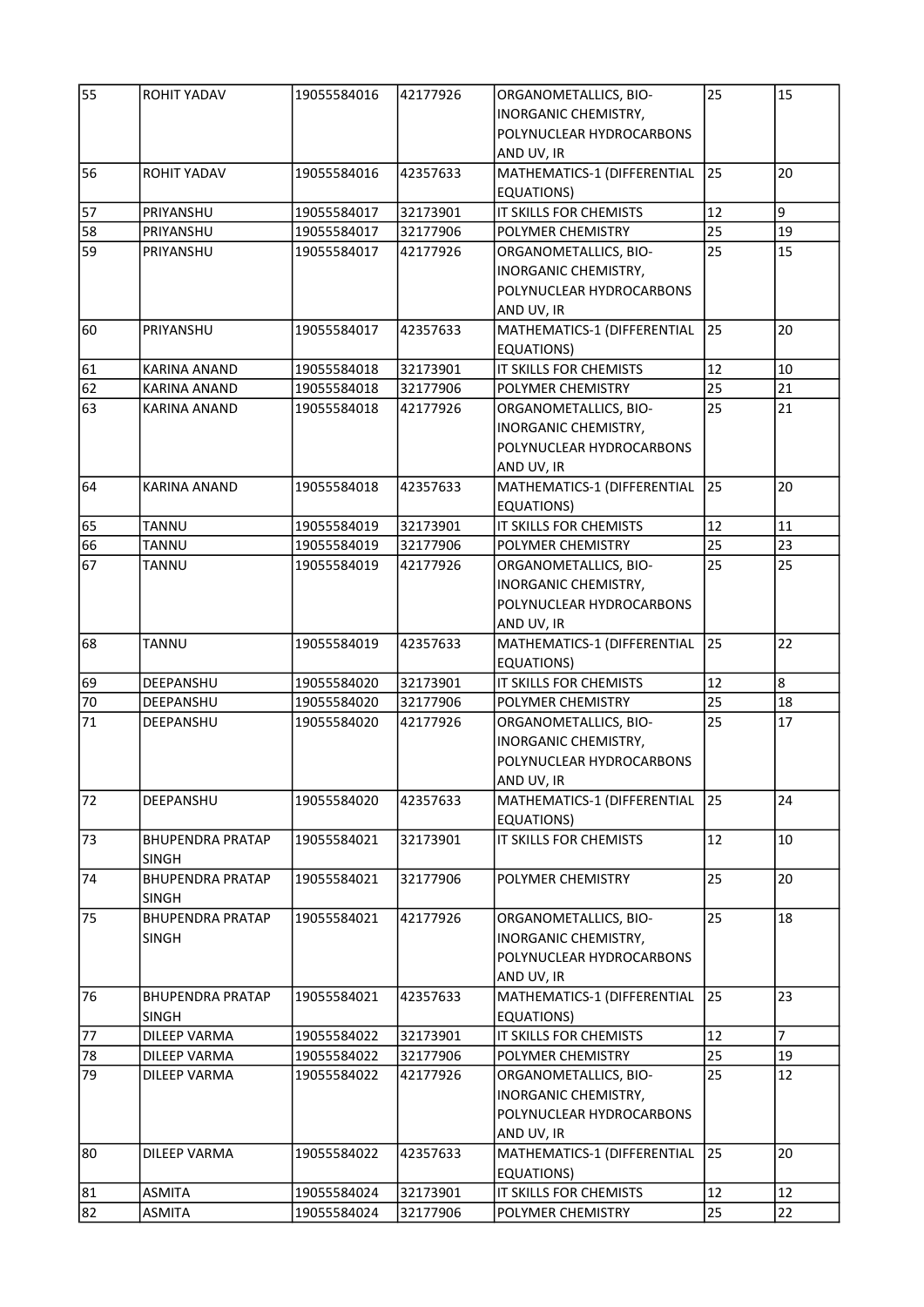| 83  | <b>ASMITA</b>       | 19055584024 | 42177926 | ORGANOMETALLICS, BIO-<br><b>INORGANIC CHEMISTRY,</b><br>POLYNUCLEAR HYDROCARBONS<br>AND UV, IR | 25 | 25             |
|-----|---------------------|-------------|----------|------------------------------------------------------------------------------------------------|----|----------------|
| 84  | <b>ASMITA</b>       | 19055584024 | 42357633 | MATHEMATICS-1 (DIFFERENTIAL<br>EQUATIONS)                                                      | 25 | 19             |
| 85  | <b>SADIK</b>        | 19055584025 | 32173901 | IT SKILLS FOR CHEMISTS                                                                         | 12 | 10             |
| 86  | <b>SADIK</b>        | 19055584025 | 32177906 | POLYMER CHEMISTRY                                                                              | 25 | 20             |
| 87  | <b>SADIK</b>        | 19055584025 | 42177926 | ORGANOMETALLICS, BIO-<br>INORGANIC CHEMISTRY,<br>POLYNUCLEAR HYDROCARBONS<br>AND UV, IR        | 25 | 13             |
| 88  | <b>SADIK</b>        | 19055584025 | 42357633 | MATHEMATICS-1 (DIFFERENTIAL<br>EQUATIONS)                                                      | 25 | 21             |
| 89  | <b>SHIVAM KUMAR</b> | 19055584026 | 32173901 | IT SKILLS FOR CHEMISTS                                                                         | 12 | $\overline{7}$ |
| 90  | <b>SHIVAM KUMAR</b> | 19055584026 | 32177906 | POLYMER CHEMISTRY                                                                              | 25 | 19             |
| 91  | <b>SHIVAM KUMAR</b> | 19055584026 | 42177926 | ORGANOMETALLICS, BIO-<br>INORGANIC CHEMISTRY,<br>POLYNUCLEAR HYDROCARBONS<br>AND UV, IR        | 25 | 16             |
| 92  | <b>SHIVAM KUMAR</b> | 19055584026 | 42357633 | MATHEMATICS-1 (DIFFERENTIAL<br>EQUATIONS)                                                      | 25 | 22             |
| 93  | POOJA BHARDWAJ      | 19055584027 | 32173901 | IT SKILLS FOR CHEMISTS                                                                         | 12 | 11             |
| 94  | POOJA BHARDWAJ      | 19055584027 | 32177906 | POLYMER CHEMISTRY                                                                              | 25 | 22             |
| 95  | POOJA BHARDWAJ      | 19055584027 | 42177926 | ORGANOMETALLICS, BIO-<br>INORGANIC CHEMISTRY,<br>POLYNUCLEAR HYDROCARBONS<br>AND UV, IR        | 25 | 19             |
| 96  | POOJA BHARDWAJ      | 19055584027 | 42357633 | MATHEMATICS-1 (DIFFERENTIAL<br><b>EQUATIONS)</b>                                               | 25 | 22             |
| 97  | AMIT KUMAR YADAV    | 19055584028 | 32173901 | IT SKILLS FOR CHEMISTS                                                                         | 12 | 11             |
| 98  | AMIT KUMAR YADAV    | 19055584028 | 32177906 | POLYMER CHEMISTRY                                                                              | 25 | 21             |
| 99  | AMIT KUMAR YADAV    | 19055584028 | 42177926 | ORGANOMETALLICS, BIO-<br>INORGANIC CHEMISTRY,<br>POLYNUCLEAR HYDROCARBONS<br>AND UV, IR        | 25 | 16             |
| 100 | AMIT KUMAR YADAV    | 19055584028 | 42357633 | MATHEMATICS-1 (DIFFERENTIAL<br>EQUATIONS)                                                      | 25 | 22             |
| 101 | <b>TANU KHARI</b>   | 19055584029 | 32173901 | IT SKILLS FOR CHEMISTS                                                                         | 12 | 12             |
| 102 | <b>TANU KHARI</b>   | 19055584029 | 32177906 | POLYMER CHEMISTRY                                                                              | 25 | 22             |
| 103 | <b>TANU KHARI</b>   | 19055584029 | 42177926 | ORGANOMETALLICS, BIO-<br>INORGANIC CHEMISTRY,<br>POLYNUCLEAR HYDROCARBONS<br>AND UV, IR        | 25 | 18             |
| 104 | <b>TANU KHARI</b>   | 19055584029 | 42357633 | MATHEMATICS-1 (DIFFERENTIAL<br>EQUATIONS)                                                      | 25 | 23             |
| 105 | ARCHANA YADAV       | 19055584030 | 32173901 | IT SKILLS FOR CHEMISTS                                                                         | 12 | 11             |
| 106 | ARCHANA YADAV       | 19055584030 | 32177906 | POLYMER CHEMISTRY                                                                              | 25 | 22             |
| 107 | ARCHANA YADAV       | 19055584030 | 42177926 | ORGANOMETALLICS, BIO-<br>INORGANIC CHEMISTRY,<br>POLYNUCLEAR HYDROCARBONS<br>AND UV, IR        | 25 | 20             |
| 108 | ARCHANA YADAV       | 19055584030 | 42357633 | MATHEMATICS-1 (DIFFERENTIAL<br>EQUATIONS)                                                      | 25 | 19             |
| 109 | <b>ROHIT</b>        | 19055584031 | 32173901 | IT SKILLS FOR CHEMISTS                                                                         | 12 | 8              |
| 110 | <b>ROHIT</b>        | 19055584031 | 32177906 | POLYMER CHEMISTRY                                                                              | 25 | 19             |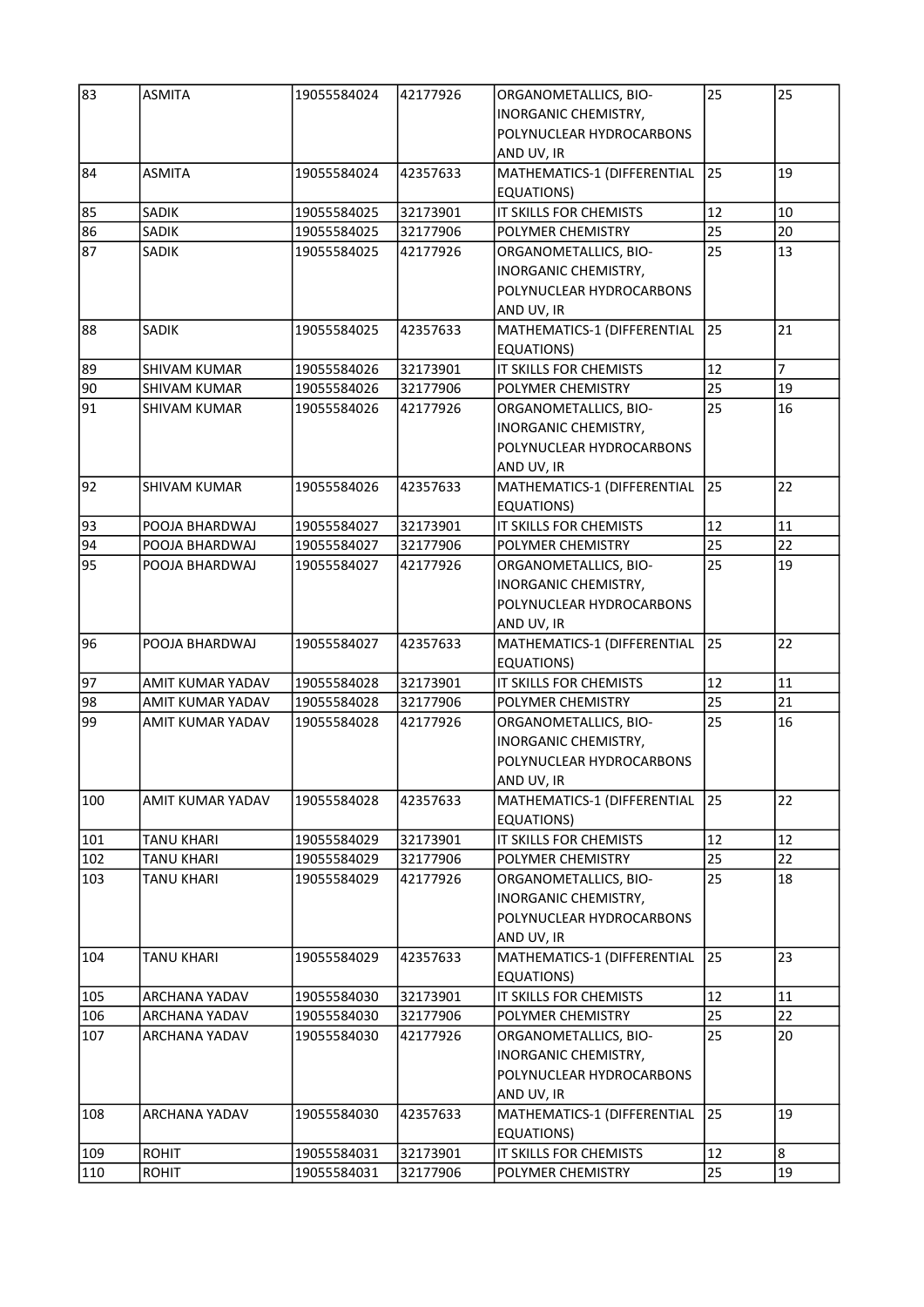| 111 | <b>ROHIT</b>          | 19055584031 | 42177926 | ORGANOMETALLICS, BIO-<br>INORGANIC CHEMISTRY,<br>POLYNUCLEAR HYDROCARBONS<br>AND UV, IR        | 25 | 18             |
|-----|-----------------------|-------------|----------|------------------------------------------------------------------------------------------------|----|----------------|
| 112 | <b>ROHIT</b>          | 19055584031 | 42357633 | MATHEMATICS-1 (DIFFERENTIAL<br>EQUATIONS)                                                      | 25 | 21             |
| 113 | <b>ROHIT KUMAR</b>    | 19055584032 | 32173901 | IT SKILLS FOR CHEMISTS                                                                         | 12 | $\overline{7}$ |
| 114 | <b>ROHIT KUMAR</b>    | 19055584032 | 32177906 | POLYMER CHEMISTRY                                                                              | 25 | 19             |
| 115 | <b>ROHIT KUMAR</b>    | 19055584032 | 42177926 | ORGANOMETALLICS, BIO-<br>INORGANIC CHEMISTRY,<br>POLYNUCLEAR HYDROCARBONS<br>AND UV, IR        | 25 | 13             |
| 116 | <b>ROHIT KUMAR</b>    | 19055584032 | 42357633 | MATHEMATICS-1 (DIFFERENTIAL<br>EQUATIONS)                                                      | 25 | 20             |
| 117 | ABHILASHA SHARMA      | 19055584033 | 32173901 | IT SKILLS FOR CHEMISTS                                                                         | 12 | 12             |
| 118 | ABHILASHA SHARMA      | 19055584033 | 32177906 | POLYMER CHEMISTRY                                                                              | 25 | 23             |
| 119 | ABHILASHA SHARMA      | 19055584033 | 42177926 | ORGANOMETALLICS, BIO-<br><b>INORGANIC CHEMISTRY,</b><br>POLYNUCLEAR HYDROCARBONS<br>AND UV, IR | 25 | 24             |
| 120 | ABHILASHA SHARMA      | 19055584033 | 42357633 | MATHEMATICS-1 (DIFFERENTIAL<br>EQUATIONS)                                                      | 25 | 19             |
| 121 | <b>ADITI GURURANI</b> | 19055584034 | 32173901 | IT SKILLS FOR CHEMISTS                                                                         | 12 | 10             |
| 122 | <b>ADITI GURURANI</b> | 19055584034 | 32177906 | POLYMER CHEMISTRY                                                                              | 25 | 22             |
| 123 | <b>ADITI GURURANI</b> | 19055584034 | 42177926 | ORGANOMETALLICS, BIO-<br>INORGANIC CHEMISTRY,<br>POLYNUCLEAR HYDROCARBONS<br>AND UV, IR        | 25 | 17             |
| 124 | <b>ADITI GURURANI</b> | 19055584034 | 42357633 | MATHEMATICS-1 (DIFFERENTIAL<br><b>EQUATIONS)</b>                                               | 25 | 22             |
| 125 | <b>DEEPANSHU VATS</b> | 19055584035 | 32173901 | IT SKILLS FOR CHEMISTS                                                                         | 12 | 10             |
| 126 | <b>DEEPANSHU VATS</b> | 19055584035 | 32177906 | POLYMER CHEMISTRY                                                                              | 25 | 22             |
| 127 | <b>DEEPANSHU VATS</b> | 19055584035 | 42177926 | ORGANOMETALLICS, BIO-<br>INORGANIC CHEMISTRY,<br>POLYNUCLEAR HYDROCARBONS<br>AND UV, IR        | 25 | 20             |
| 128 | <b>DEEPANSHU VATS</b> | 19055584035 | 42357633 | MATHEMATICS-1 (DIFFERENTIAL<br>EQUATIONS)                                                      | 25 | 21             |
| 129 | <b>AMAN KUMAR</b>     | 19055584036 | 32173901 | IT SKILLS FOR CHEMISTS                                                                         | 12 | 9              |
| 130 | <b>AMAN KUMAR</b>     | 19055584036 | 32177906 | POLYMER CHEMISTRY                                                                              | 25 | 18             |
| 131 | <b>AMAN KUMAR</b>     | 19055584036 | 42177926 | ORGANOMETALLICS, BIO-<br>INORGANIC CHEMISTRY,<br>POLYNUCLEAR HYDROCARBONS<br>AND UV, IR        | 25 | 16             |
| 132 | <b>AMAN KUMAR</b>     | 19055584036 | 42357633 | MATHEMATICS-1 (DIFFERENTIAL<br>EQUATIONS)                                                      | 25 | 20             |
| 133 | VIKAS                 | 19055584037 | 32173901 | IT SKILLS FOR CHEMISTS                                                                         | 12 | 9              |
| 134 | VIKAS                 | 19055584037 | 32177906 | POLYMER CHEMISTRY                                                                              | 25 | 21             |
| 135 | <b>VIKAS</b>          | 19055584037 | 42177926 | ORGANOMETALLICS, BIO-<br>INORGANIC CHEMISTRY,<br>POLYNUCLEAR HYDROCARBONS<br>AND UV, IR        | 25 | 18             |
| 136 | <b>VIKAS</b>          | 19055584037 | 42357633 | MATHEMATICS-1 (DIFFERENTIAL<br>EQUATIONS)                                                      | 25 | 21             |
| 137 | AMAN                  | 19055584038 | 32173901 | IT SKILLS FOR CHEMISTS                                                                         | 12 | 12             |
| 138 | AMAN                  | 19055584038 | 32177906 | POLYMER CHEMISTRY                                                                              | 25 | 21             |